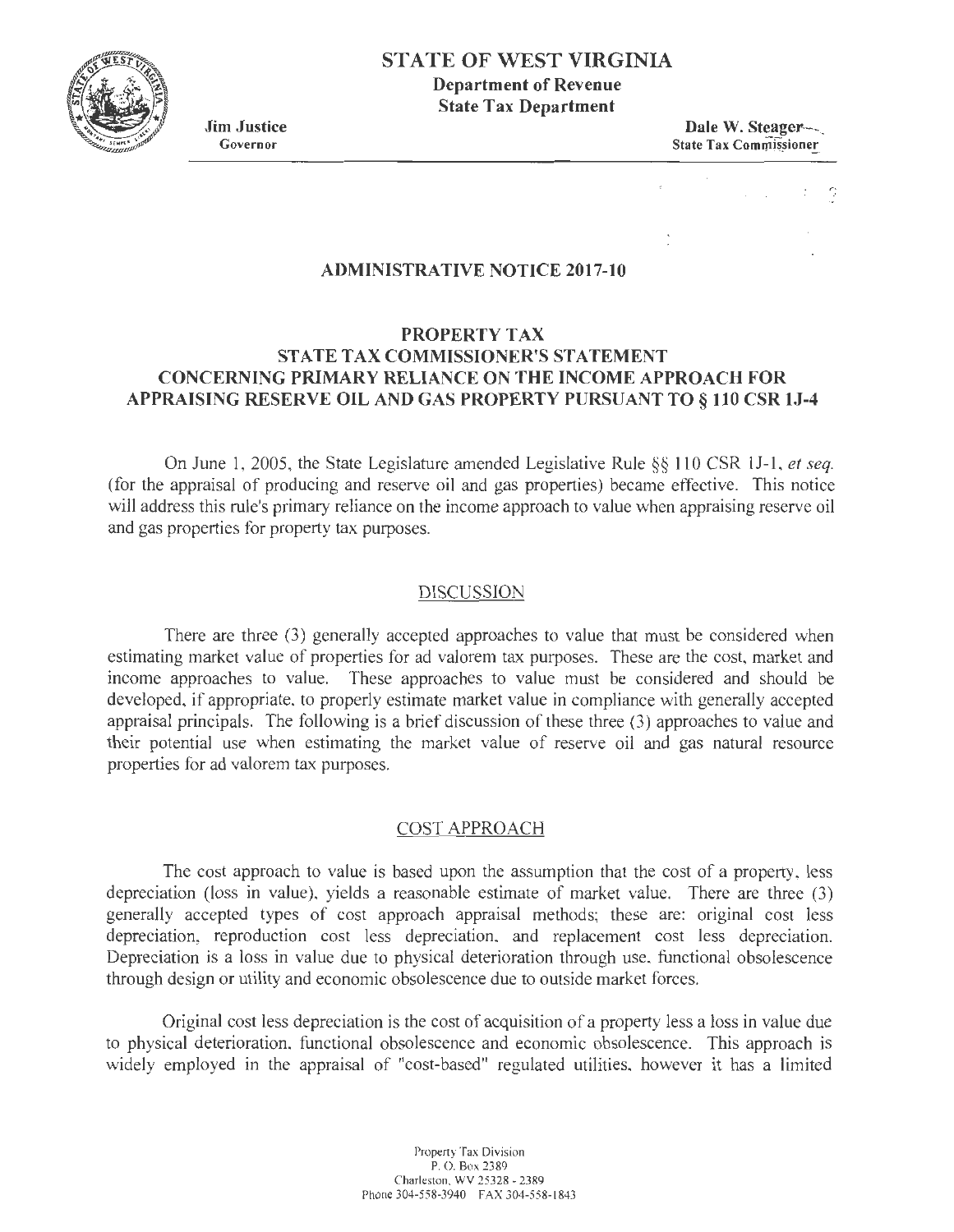application when appraising reserve oil and gas properties, as many of these types of properties were acquired years ago at substantially less than current market value.

Reproduction cost less depreciation is the cost of reproducing an exact replica of a property less physical deterioration, functional obsolescence, and economic obsolescence. This approach is employed in appraising one-of-a-kind properties such as works of art or special purpose properties, an example of which may be the State's Capitol Building. Oil and gas properties are a nonrenewable natural resource and can therefore not be reproduced. Because of their nonrenewable nature, reserve oil and gas properties do not lend themselves to development of a reproduction cost less depreciation appraisal.

Replacement cost less depreciation is the cost of replacing a property with one of like utility less physical deterioration and economic obsolescence. This approach is the most widely used of the three (3) cost approaches to value and is widely employed in the appraisal of commercial and industrial personal property. Replacement cost has limited application, however, in the appraisal of nonrenewable natural resource properties, as the resource cannot by its nature be replaced. Because of their nonrenewable nature, reserve oil and gas properties do not lend themselves to the development of replacement cost new less depreciation appraisals.

#### MARKET APPROACH

The market approach to value is based upon the assumption that the recent selling price of comparable properties, if properly analyzed and adjusted, will yield a reasonable estimate of current market value. While sales of reserve oil and gas properties do occur within the State, the sales are infrequent and quite often oil and gas interests represent only a portion of the property acquisition thus diluting the purity of the market transaction. Because of these drawbacks the Legislative Rule does not contemplate the development of a market comparable approach to value for reserve oil and gas properties.

#### INCOME APPROACH

The income approach to value is based upon the assumption that a property is worth the future income, discounted to present worth, that it will generate for the prospective buyer. In the oil and gas industry, a common business practice of negotiating advance payments ("delay rentals") for the right to, at some future date, produce oil and gas has developed. By analyzing the amount and duration, typically, of delay rentals and by discounting the resulting income series to present worth an estimate of the probable selling price of reserve oil and gas properties can be developed. This procedure contained in *§* 110 CSR lJ-4.7 is the method used by the Department to develop, on a county and district basis, the per acre market value of reserve (non-producing acreage) oil and gas properties. The resultant per acre values were developed and published, in finalized form, in the State Register September 1, 2016.